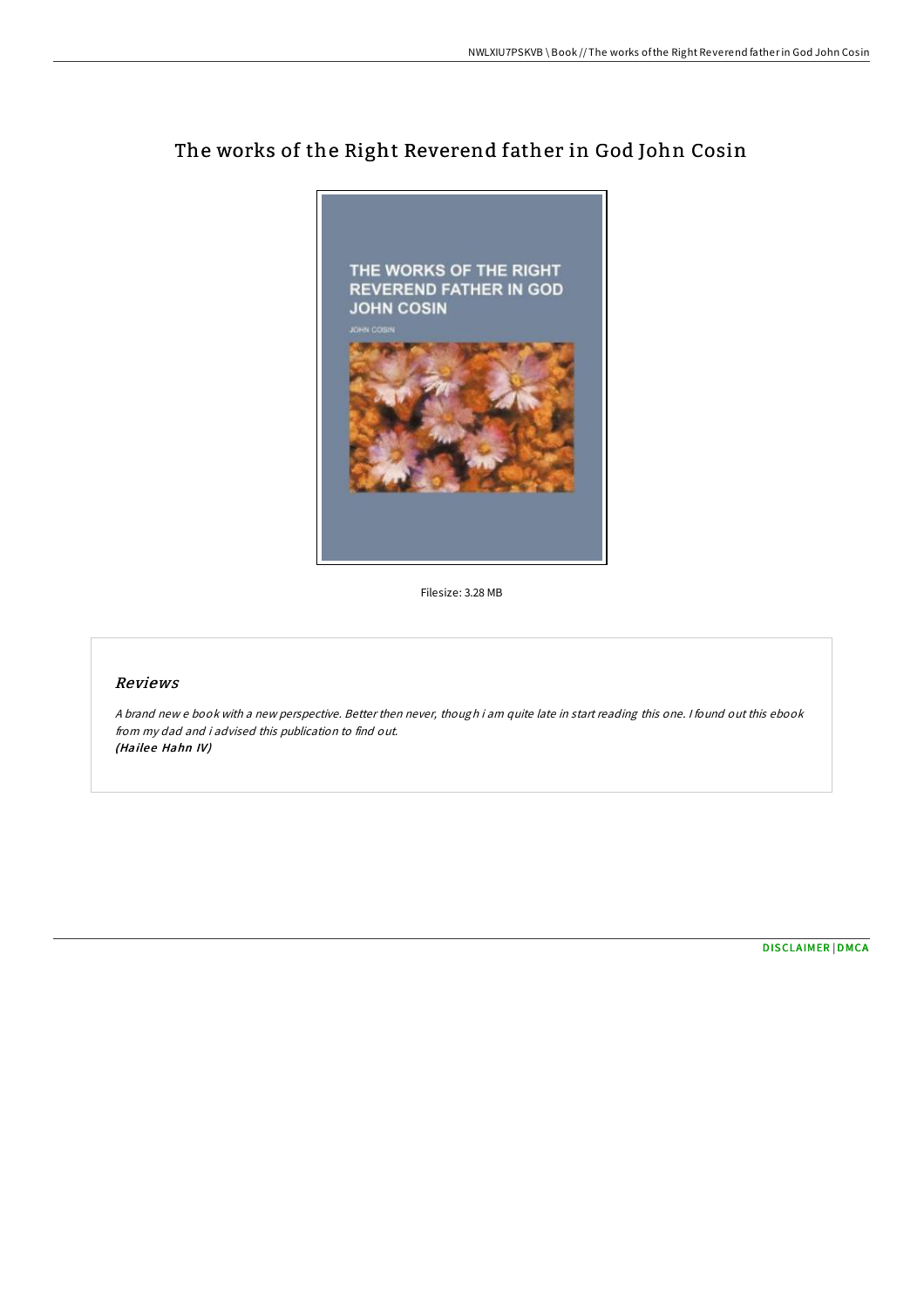## THE WORKS OF THE RIGHT REVEREND FATHER IN GOD JOHN COSIN



**DOWNLOAD PDF** 

RareBooksClub. Paperback. Book Condition: New. This item is printed on demand. Paperback. 96 pages. Dimensions: 9.7in. x 7.4in. x 0.2in.This historic book may have numerous typos and missing text. Purchasers can download a free scanned copy of the original book (without typos) from the publisher. Not indexed. Not illustrated. 1845 Excerpt: . . . Name be praised, from the rising up of the sun, unto the going down thereof. Of thy children. C The End of the Third Hour. THE SIXTH HOUR OF PRAYER; OR, MID-DAY. THE ANCIENT CUSTOM OF PRAYERS AT THE SIXTH HOUR, OR NOON-DAY. For many reasons (saith S. Cyprian) is the sixth hour of prayer observed by devout Christians, as being a time that hath been specially consecrated and advanced thereunto, both in the Old and New Testament. And at noon-day will I pray, and that instantly: and He Ps. 55. 18. shall hear my voice. There they crucified Him; and it was about the sixth hour. Mat. 27. gg At which time our Saviour offered His last prayers upon the altar of His cross. Peter went up into his house to pray about the sixth hour. Acts 10. 9. Clem. Const, lib. viii. cap. 34. b Let your prayers be made also at the sixth hour; for at that time was our Lord and Saviour crucified upon the cross for us. Terttjl. de Jejun. cap. 10. The sixth hour hath been ever accounted a solemn time for devotion and prayer0. De Orat. Dom. 34. (al. 25. ) hora sexta capiendi cibi causa prius in Opp. ii. 174. edit. Goldh. superiora ad orandum ascendisse, quo b. . . 5e, and ti iv avry 4ffrav-magis sexta diei finiri officio huic possit, pc607. edit. Coteler. i. 420. quse illud absolutura post orationem c Atqui facilius invenias Petrum videbatur....

 $\mathbb{R}$ Read The works of the Right Reverend father in God John Cosin [Online](http://almighty24.tech/the-works-of-the-right-reverend-father-in-god-jo.html) D Download PDF The works of the Right Reverend [fathe](http://almighty24.tech/the-works-of-the-right-reverend-father-in-god-jo.html)r in God John Cosin